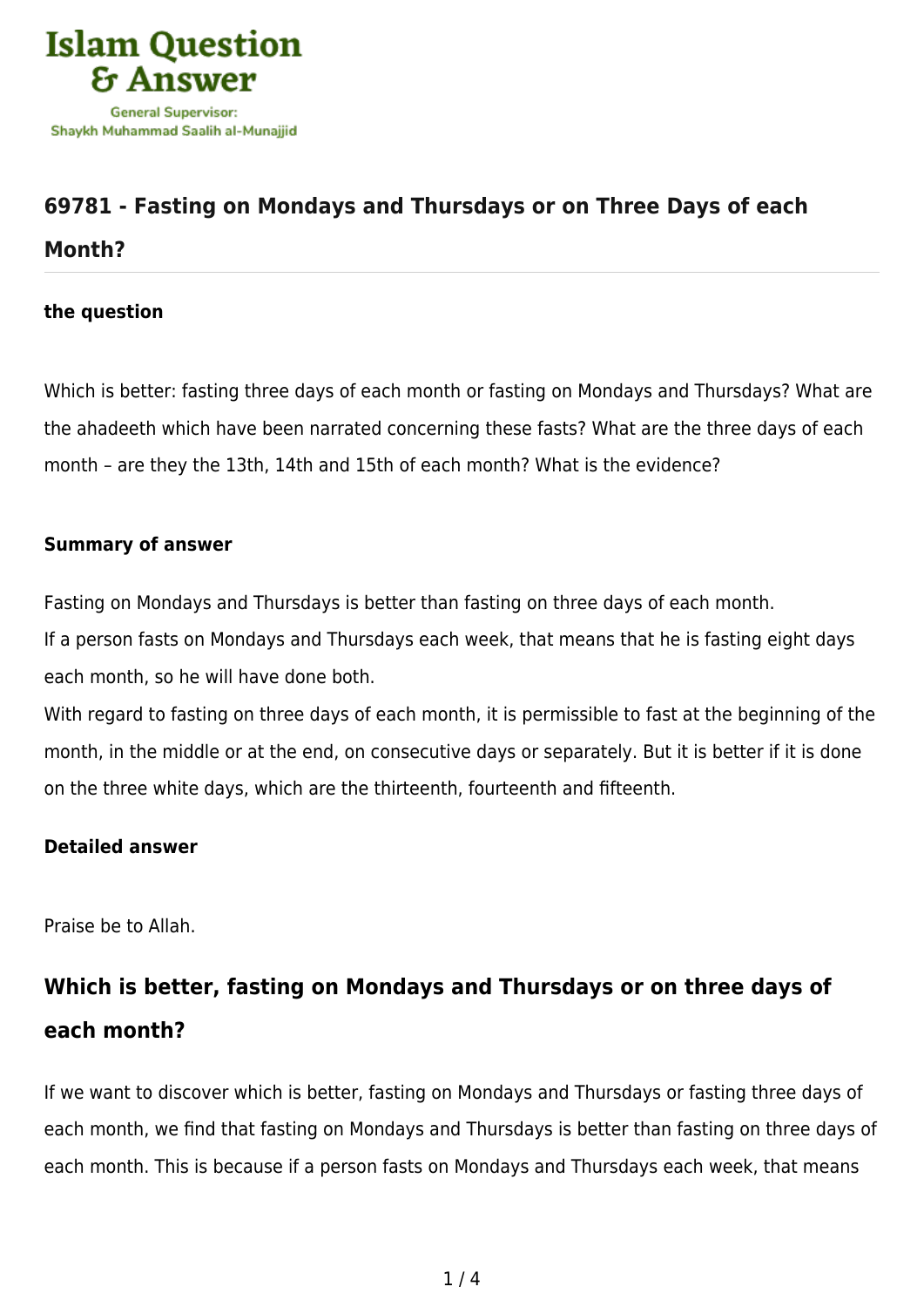

that he is fasting eight days each month, so he will have done both: fasted on Mondays and Thursdays and fasted three days of the month.

The three days of each month may be fasted at the beginning of the month, in the middle or at the end, and may be done separately or consecutively. But it is better to fast on the ayyam al-beed, which are the days on which the moon is full, namely the  $13^{th}$ ,  $14^{th}$  and  $15^{th}$  of each lunar month.

## **Virtues of fasting on Mondays and Thursdays**

There follow a number of ahadeeth which encourage fasting on Mondays and Thursdays:

1 –Abu Qatadah al-Ansari narrated that the Messenger of Allah (peace and blessings of Allah be upon him) was asked about fasting on Mondays. He said: "On that day I was born, and on it the Revelation came to me." (Narrated by Muslim, 1162)

2 – 'Aishah (may Allah be pleased with her) said: The Prophet (peace and blessings of Allah be upon him) was keen to fast on Mondays and Thursdays. (Narrated by al-Tirmidhi, 745; al-Nasai, 2361; Ibn Majah, 1739; classed as saheeh by al-Albani in Saheeh al-Targheeb, 1044)

3 –Abu Hurayrah (may Allah be pleased with him) narrated that the Messenger of Allah (peace and blessings of Allah be upon him) said: "Deeds are shown (to Allah) on Mondays and Thursdays, and I like my deeds to be shown when I am fasting." (Narrated by al-Tirmidhi, 747; classed as saheeh by al-Albani in Saheeh al-Targheeb, 1041)

## **Virtues of fasting on three days of each month**

The following ahaadeeth encourage fasting on three days of each month:

1 –Abu Hurayrah (may Allah be pleased with him) said: "My close friend [the Prophet (peace and blessings of Allah be upon him)] advised me to do three things which I will not give up until I die: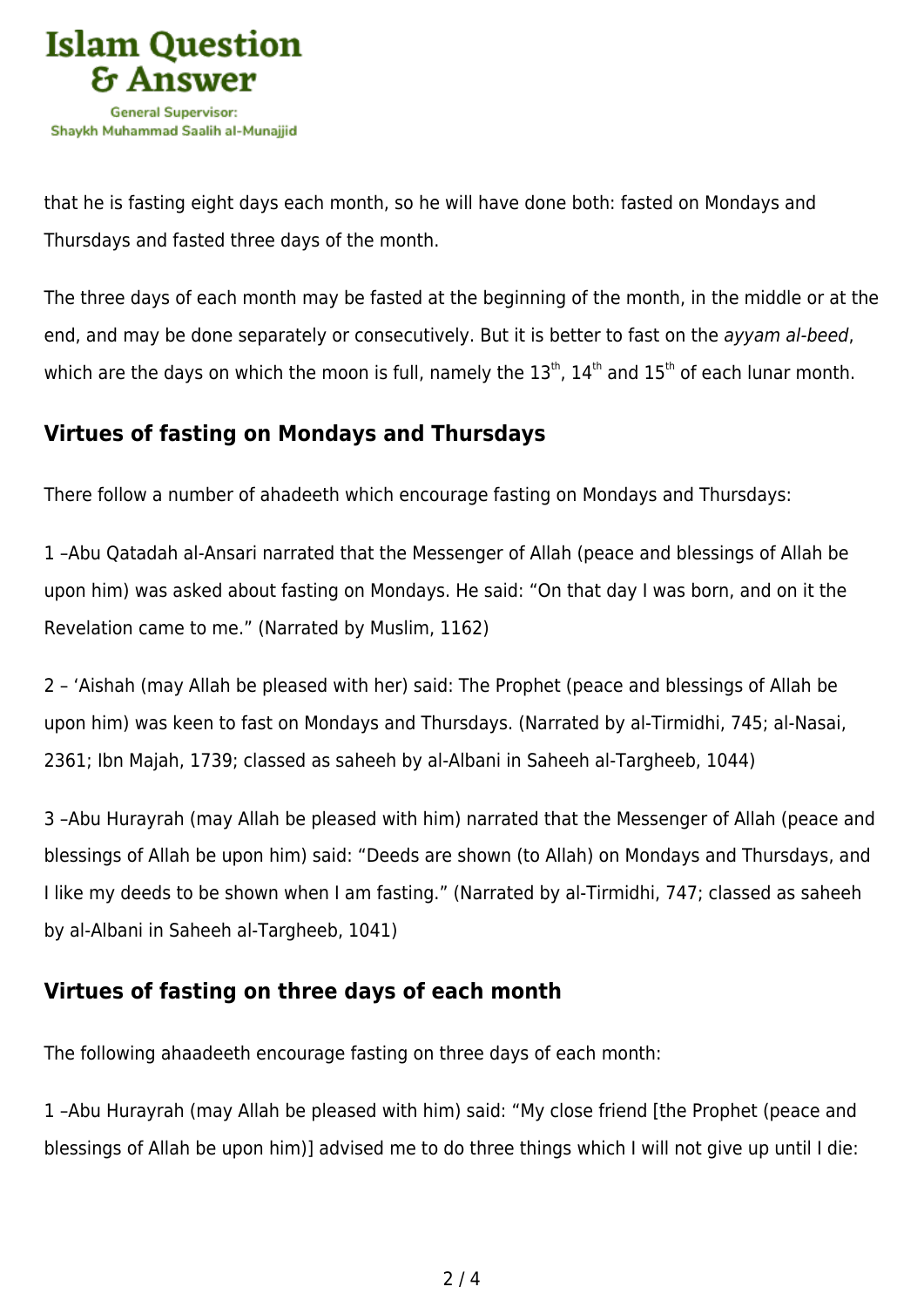

fasting three days of each month, praying Duha, and sleeping after Witr. (Narrated by al-Bukhari, 1124; Muslim, 721)

2 –Mu'ahadah al-'Adawiyyah narrated that she asked 'Aishah, the wife of the Prophet (peace and blessings of Allah be upon him), "Did the Messenger of Allah (peace and blessings of Allah be upon him) fast three days of every month?" She said, "Yes." She said to her: "Which days of the month did he fast?" She said, "He did not mind which days of the month he would fast." (Narrated by Muslim, 1160)

3 –Jareer ibn 'Abd-Allah (may Allah be pleased with him) narrated that the Prophet (peace and blessings of Allah be upon him) said: "Fasting three days of each month is fasting for a lifetime, and ayyam al-beed are the thirteenth, fourteenth and fifteenth." (Narrated by al-Nasai, 2420; classed as saheeh by al-Albani in Saheeh al-Targheeb, 1040)

4 –Abu Dharr (may Allah be pleased with him) said: The Messenger of Allah (peace and blessings of Allah be upon him) said to me: "If you fast any part of the month, then fast the thirteenth, fourteenth and fifteenth." (Narrated by al-Tirmidhi, 761; al-Nasai, 2424; classed as saheeh by al-Albani in Saheeh al-Targheeb, 1038)

## **What days of the month should you fast?**

There is broad scope in the command to fast three days, as it says in the hadeeth of 'Aishah (may Allah be pleased with her), but the best days of the month for fasting are the thirteenth, fourteenth and fifteenth, as it says in the other saheeh ahaadeeth.

Shaykh Muhammad ibn Salih al-'Uthaymeen (may Allah have mercy on him) was asked: When fasting three days of every month, is it essential that it be only on the ayyam al-beed? Or is it permissible to fast any three days of the month?

He replied: